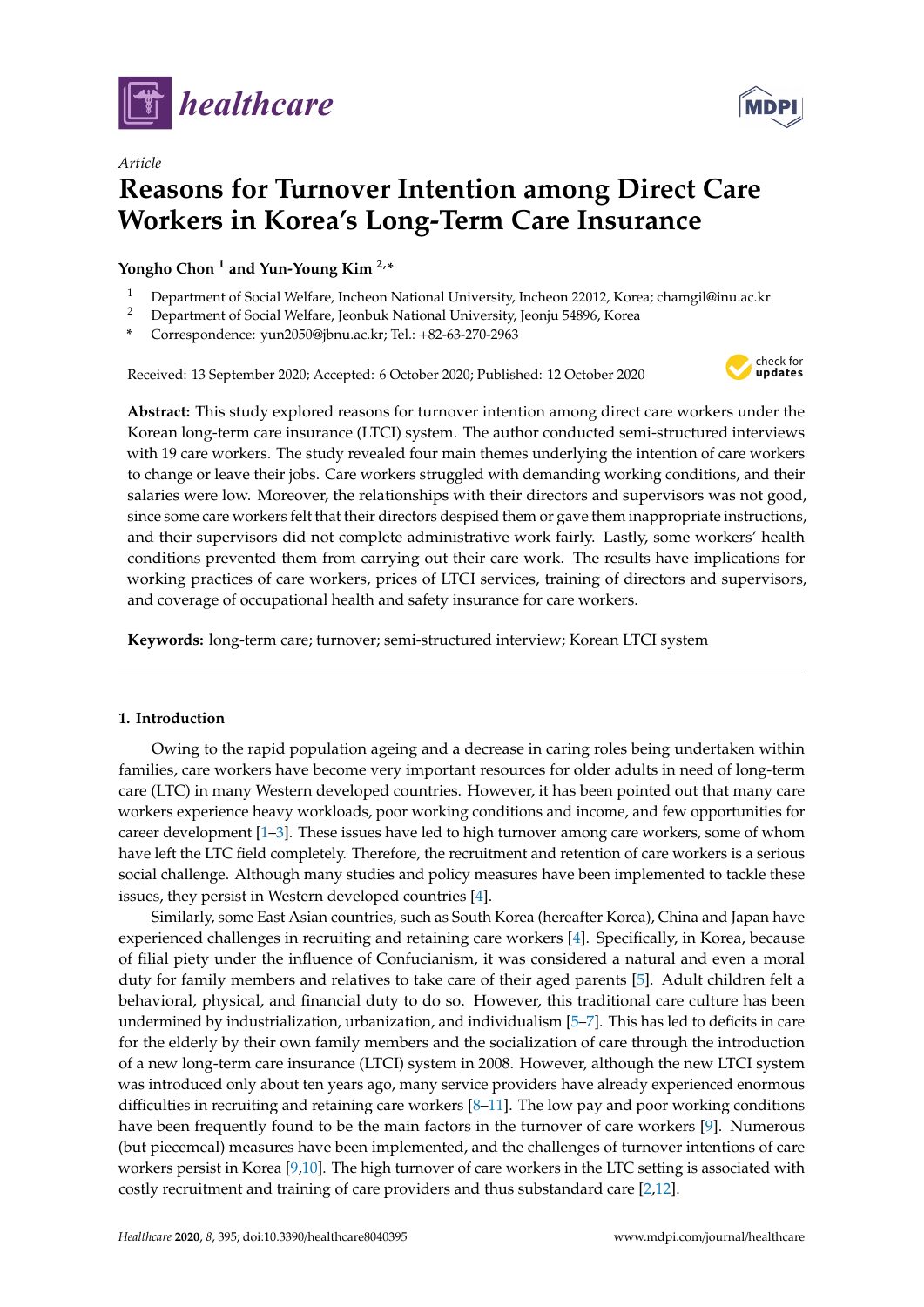Care workers can be defined in many ways according to their roles and functions in each country's care system. This study defines care workers as those who provide a number of direct social care services to older adults with LTC needs, such as assistance with personal care and domestic chores under the Korean LTCI system. The concept of turnover intention has also been defined in numerous ways [\[13–](#page-9-6)[15\]](#page-9-7). This study defines it as a deliberate and conscious wish to leave an organization and an intention to seek alternative employment. This refers to both care workers leaving one care work job for another similar care work job and leaving the field altogether [\[14\]](#page-9-8).

#### *1.1. Aim of Study*

Several studies have explored the turnover of care workers in Korea. However, most of these existing studies [\[9,](#page-9-3)[10](#page-9-4)[,16\]](#page-9-9) have utilized quantitative methods, which do not sufficiently explain turnover issues from the perspectives of care workers. To fill this gap, this study used qualitative research methods to explore the reasons that care workers are likely to resign or move to other service-providing organizations. The experience of care workers in Korea has policy implications for other countries that plan to reform their LTC workforce systems to cope with ageing populations.

#### *1.2. Literature Review and Background*

#### 1.2.1. The Main Factors Related to the Turnover of Care Workers

The existing literature suggests that many factors affect the turnover of care workers. This study presents the main factors, considering macro (economy), meso (organization), and micro (staff) levels. First, macro level factors of economic conditions at a country or local level, such as economic growth, unemployment rates, and comparable income, affect the turnover of care workers [\[17](#page-9-10)[–19\]](#page-9-11). Some studies have found that the global financial crisis in 2008 diminished worries about the shortage of workforce [\[20\]](#page-9-12), partly because middle-aged (50–64) care workers delayed retirement [\[21\]](#page-9-13). An inverse relationship between unemployment and the turnover of care workers in nursing homes has also been found. When unemployment increased, care workers were less likely to leave their roles [\[17\]](#page-9-10).

Second, many existing studies have reported that organization level factors, such as job design, workload, training, and ownership of organizations, have been closely associated with the turnover of care workers, although some studies have not supported this relationship [\[22\]](#page-9-14). Given the prevalence of the marketization of care in many countries, it is notable that for-profit LTC organizations tend to maximize their profits by paying low wages and demanding heavy workloads, leading to the high turnover of care workers [\[18,](#page-9-15)[23\]](#page-9-16). It has also been found that the turnover rate of personal care aides in not-for-profit organizations was lower compared to that of aides in for-profit facilities [\[12\]](#page-9-5). Moreover, for-profit service organizations are encouraged to recruit part-time or flexible workers under the structural circumstances of "privatization, rationalization, and increased competition" [\[19\]](#page-9-11). Neoliberal welfare states, such as the USA and UK, with high proportions of for-profit LTC service providers, frequently show this trend. Therefore, the working conditions of care workers are very challenging and their pay is low [\[3,](#page-8-1)[19\]](#page-9-11). For instance, the wages of direct care workers are the lowest in the UK, and many of them receive the national minimum wage [\[3\]](#page-8-1).

Finally, at the micro staff level, the relationships between employers, elderly clients, and care workers are a significant factor in the turnover of the workforce [\[16,](#page-9-9)[24–](#page-9-17)[26\]](#page-9-18). When care workers do not receive proper supervision and do not feel a connection with their employers, turnover increases. In Australia, Radford et al. [\[27\]](#page-9-19) presented two concepts to analyze the relationships and turnover of care workers: perceived supervisor support, referring to "employees" perceptions about how much their supervisors care about their wellbeing and value their contribution to organization", and job embeddedness, referring to "the connections and relationships employees develop over a period of time with their employer." They found that these two concepts were very useful in predicting care workers' intentions to stay or leave their jobs. Notably, proper treatment by supervisors motivates care workers to stay longer in their workplace [\[24,](#page-9-17)[27\]](#page-9-19). Similarly, Bowers et al. [\[1\]](#page-8-0) conducted in-depth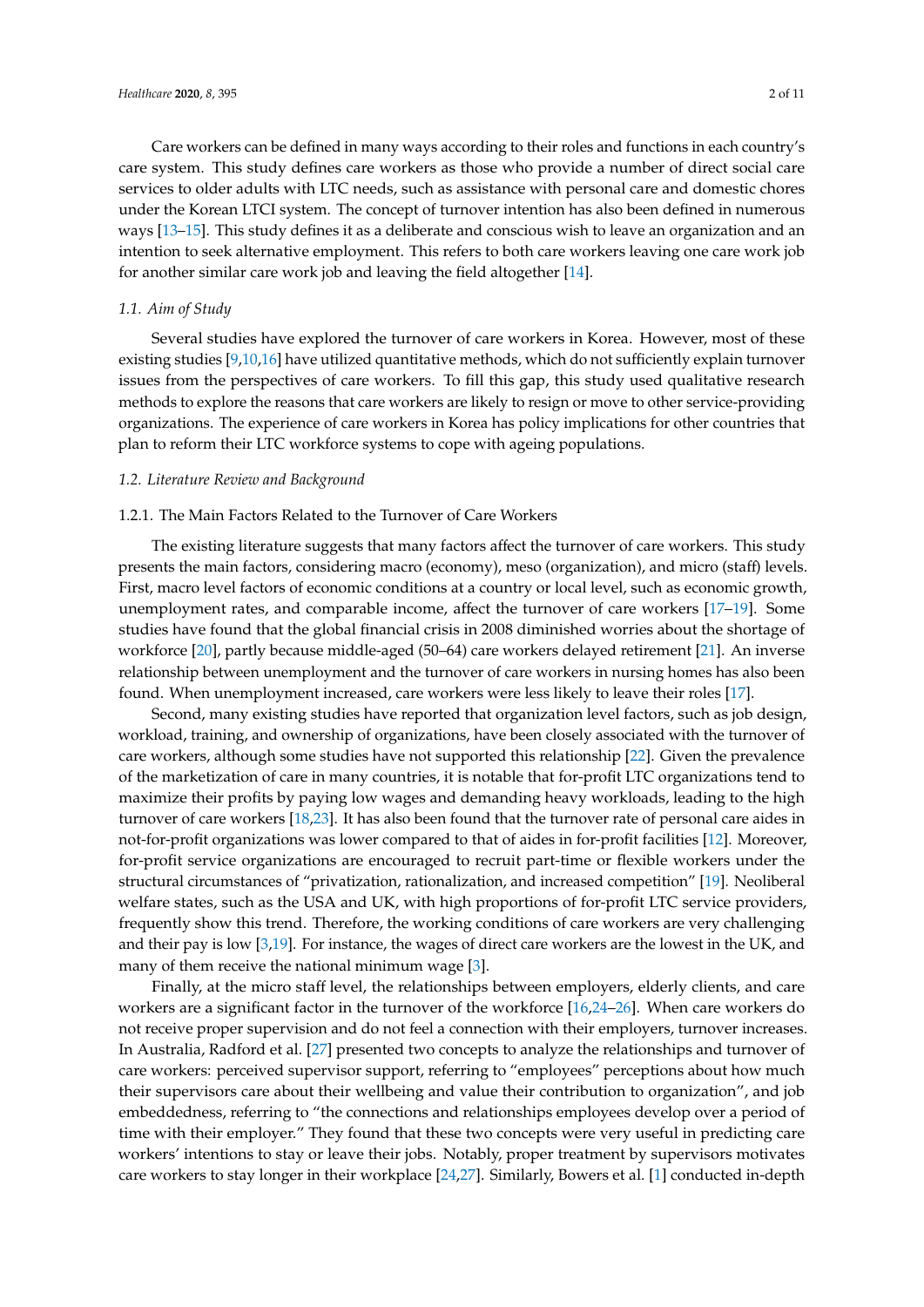interviews with care workers employed in nursing homes and found that their perceptions of being unappreciated and undervalued by the organizations for which they work influenced their turnover.

## 1.2.2. The Development and Turnover of Care Workers in Korea

To understand the unique characteristics and developments of care workers and the main factors that influence turnover in Korea, we need to review literature on the policy developments related to the retention of care workers. Importantly, in the past, care workers were poorly trained in the absence of a professional training and certification system. However, the systematic training of care workers has been possible in recent years through the introduction of the new LTCI and certification system.

In doing so, the government adopted a policy of the marketization of care, which refers to government measures that allow, support, or facilitate the participation of both for-profit and not-for-profit service providers in the care market and promote the market principles of competition and choice [\[2](#page-8-4)[,28\]](#page-9-20). This approach contributed to a rapid increase in the number of LTCI service providers because of the active participation of the for-profit sector. The Korean LTCI market has been dominated by for-profit providers, as most of the LTCI service providers were from the for-profit sector (domiciliary providers 80.9%, institutional 64.3%), while only 0.8% of domiciliary and 2.3% of institutional providers were from the public sector, and 17.7% of domiciliary and 33.2% of institutional providers were from the not-for-profit sector in 2015 [\[29\]](#page-9-21). Notably, the government forced many for-profit LTC service providers to establish training for care workers. Although a new certification system for care workers was introduced, the regulations regarding certification were very weak, requiring only 240 hours of training and an easy examination [\[7\]](#page-9-0). However, enjoying such loose regulation, many for-profit training organizations maximized their profits by producing large numbers of care workers quickly, rather than training them professionally to provide high-quality services [\[7\]](#page-9-0). The Korean government endeavored to increase the number of care workers to implement a new LTCI system, disregarding the quality of services. Therefore, although the number of certified care workers increased rapidly to 1,415,203 in 2016 since 2008 [\[30\]](#page-10-0), the quality of services has been criticized repeatedly by many older adults and their family caregivers.

Many middle-aged women expected to obtain decent jobs as certified care workers. However, this belief has dwindled in the face of heavy workloads, low pay, and demanding tasks such as household chores [\[31\]](#page-10-1). Their working conditions are also unstable, as many care workers have been employed temporarily, such as those working at home visiting centers (86.2%) or institutional homes (25%) in 2015 [\[32\]](#page-10-2). Therefore, many young and middle-aged women have been reluctant to work as care workers; accordingly, the mean age of care workers is quite high in Korea. As Table [1](#page-2-0) shows, while care workers in their forties comprise only 13.5% of all care workers, those aged 50 or over comprise more than 80% [\[31\]](#page-10-1). Thus, these care workers are much older compared to those in other countries, such as France, where 24% of care workers are aged 55 or over [\[33\]](#page-10-3).

<span id="page-2-0"></span>

| <b>Types</b>           | Total   | $10\mathrm{s}$ | 20s         | 30s         | 40s            | 50s             | 60s             | 70s             |
|------------------------|---------|----------------|-------------|-------------|----------------|-----------------|-----------------|-----------------|
| Domiciliary services   | 427.206 | $9(0.0\%)$     | 1314 (0.3%) | 8628 (2.0%) | 57.580 (13.5%) | 183.750 (43.0%) | 149.313 (35.0%) | $26.612(6.2\%)$ |
| Institutional services | 56.703  | $3(0.0\%)$     | 481 (0.8%)  | 1107 (2.0%) | 6851 (12.1%)   | 29.899 (52.7%)  | 17.452 (30.8%)  | $910(1.6\%)$    |

**Table 1.** The proportion of age of care workers according to the types of services in Oct. 2015 [\[31\]](#page-10-1).

These challenges have brought about the high turnover rate of care workers in Korea. One study found that the turnover rate of nursing home care workers (62.0%) is higher than that of home care workers (48.4%) [\[34\]](#page-10-4). Around 60% of care workers in Seoul had turnover intentions owing to low wages, unstable job status, and demanding work [\[11\]](#page-9-2). Although there are too many certified care workers, as noted previously, many of them no longer want to work in the field. In 2016, 313,013 care workers provided services in the field [\[35\]](#page-10-5).

Specifically, some studies found that low salaries, low job satisfaction, high job stress, high employment uncertainty, and demanding working environments influenced the turnover of care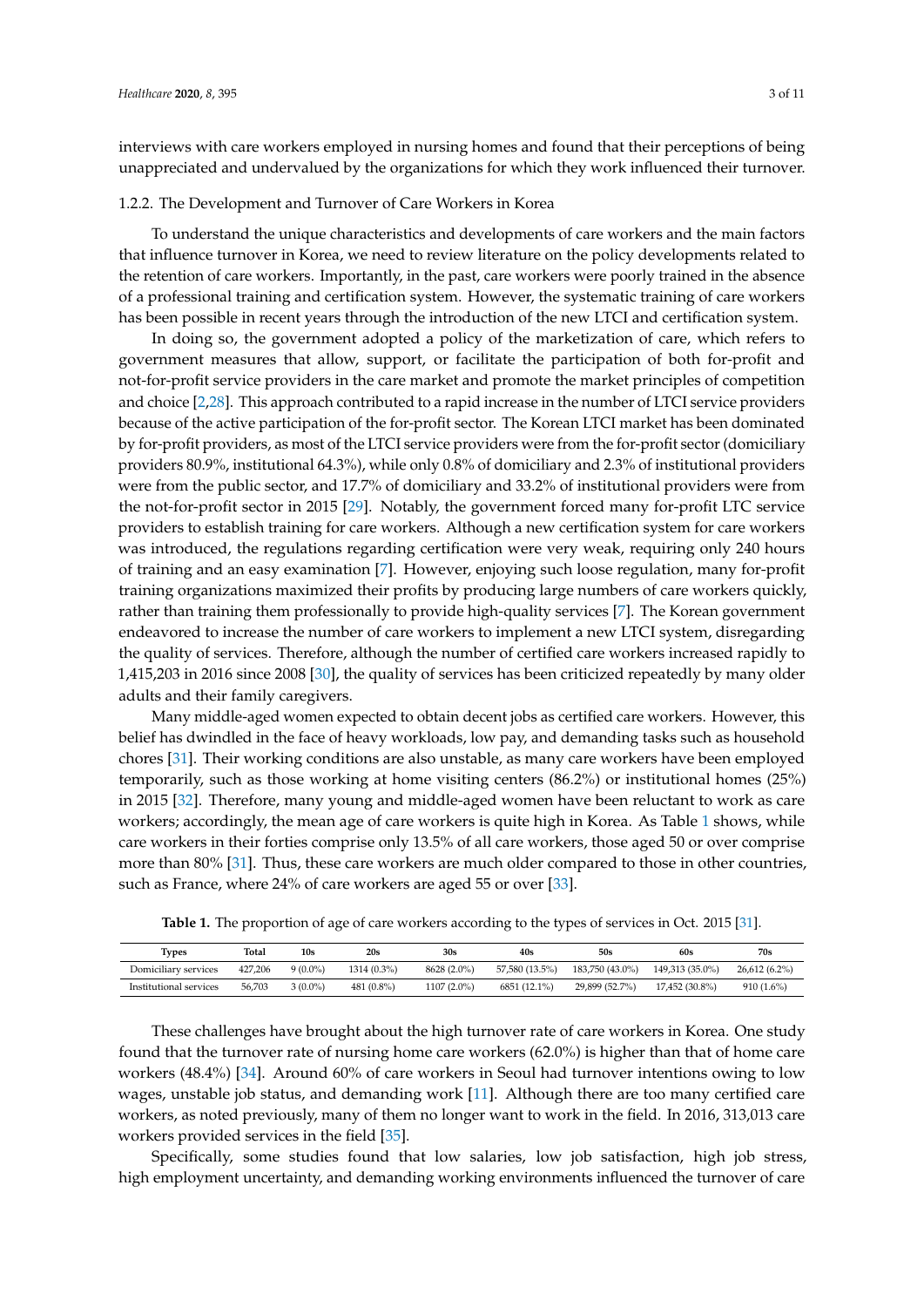workers in Korea [\[11](#page-9-2)[,36\]](#page-10-6). In addition, the following factors seem to significantly affect the turnover intention of care workers: self-efficacy, job identity, burnout, organizational commitments [\[37\]](#page-10-7), income, emotional work and relationship with the elderly [\[16\]](#page-9-9), role conflict, workload, salary level, colleague relationship [\[37\]](#page-10-7), and abuse by the clients [\[36\]](#page-10-6). Due to the high turnover of care workers, many LTCI service providers have experienced a shortage of staff [\[10](#page-9-4)[,31\]](#page-10-1), and it is predicted that in 2020 and 2030, there will be a shortage of care workers by 23,882 and 111,125, respectively [\[38\]](#page-10-8).

## **2. Methodology**

#### *2.1. Sampling*

To explore the reasons for the high turnover of care workers from their perspectives, we adopted a qualitative research method in this study. This methodology was very useful for collecting in-depth information by gathering the vivid experiences of care workers in the field through face-to-face interviews [\[39](#page-10-9)[,40\]](#page-10-10). In 2013, the research was conducted in two cities (Suwon-si and Yongin-si) located near Seoul in the Kyeonggi province, which contains the largest number of older people in Korea.

We conducted semi-structured in-depth interviews with 20 direct care workers. However, since one care worker (P6) did not provide meaningful comments on the research topic, she was excluded from the analysis and the remaining 19 care workers were used as the research sample. Purposive and snowballing sampling methods were used to recruit research participants who could shed light on the research topic [\[39\]](#page-10-9). After an interview was conducted with a care worker, they were asked to recommend other care workers who met the sampling criteria [\[41\]](#page-10-11): those who had worked in LTCI facilities for older adults for at least a year, knew the research topic well, and were able to communicate. Overall, interviewees were very supportive in recommending their colleagues, and most of the recommended care workers gladly participated in the interviews, although a number of care workers had difficulties in making appointments for interviews because of their work schedules.

The main characteristics of the interviewees are presented in Table [2.](#page-4-0) All of the interviewees were women, mostly in their fifties and sixties. Nine interviewees provided in-home care services and the remaining ten worked in nursing homes. Most worked in the for-profit LTC organizations and most had a long experience of providing LTCI services in the field. According to Kim et al. (2020) [\[42\]](#page-10-12), which analyzed 1,221,085 care workers in October 2015, when categorizing them in terms of gender, the proportion of women was 93.8%, and by age, 12.1% were in their forties, 52.7% in their fifties, 30.8% in their sixties, and 1.6% in their seventies. Most of the interviewees for this study were women, with 3 people in their forties, 13 in their 50s, and 3 in their sixties. Therefore, it can be considered that the composition of age and gender was relatively representative of the population of interest.

# *2.2. Instrument*

Prior to commencing the interviews, a guide was prepared, which included questions intended to elicit the vivid experiences of care workers. These questions allowed the conversation with the care workers to be smoothly led, creating a sort of guided conversation [\[43\]](#page-10-13). Questions about their experience of the provision of care services in the fields and their turnover intentions were asked and probes were often used. The questions and probes used were as follows: "Would you please talk about your experiences of providing of care services for older adults?" (Probe: "How did you feel at that time?"), "Have you ever thought about quitting your job?" (Probe: If the participant said "yes", "Can you explain in detail why you want to quit that job?")

#### *2.3. Procedure*

Semi-structured in-depth interviews were conducted in coffee shops or interviewees' homes, wherever it was convenient for them and quiet enough to talk and record. Overall, the interviewees were very active in discussing their experiences and difficulties of working as care workers, and they reported detailed reasons for turnover intention from their viewpoints. The interviews lasted on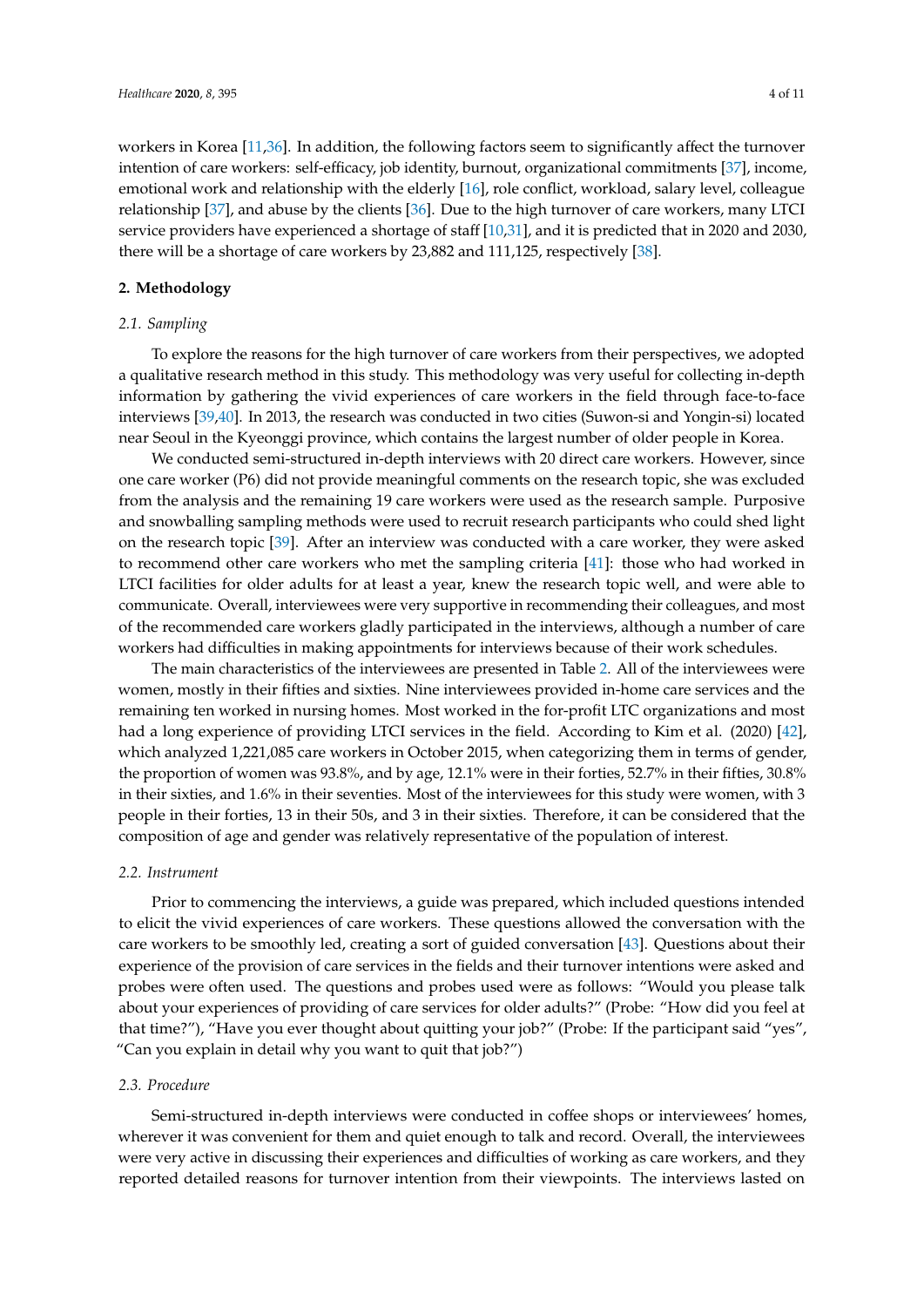average for 60–90 minutes. In terms of ethical considerations, there was no institutional review board at the universities in Korea at the time of this field research. Despite this, research was conducted in an ethical way. For instance, before starting the interviews, the aim and topic of the research were explained to the participants, and they were assured that they had the right to withdraw from the interview at any time and a right to request the scripts and analyzed data. All of the interviews were tape-recorded after obtaining signed informed consent forms from the interviewees. The confidentiality of the collected data and the anonymity of the research participants were explained to them. These principles were followed throughout the study.

<span id="page-4-0"></span>

| Participants    | Age | <b>Kind of Service</b> | <b>Ownership of Provider</b> | <b>Years of Experience</b> |
|-----------------|-----|------------------------|------------------------------|----------------------------|
| P1              | 65  | in-home                | $FPO*$                       | 6                          |
| P2              | 57  | nursing                | <b>FPO</b>                   | 5                          |
| P <sub>3</sub>  | 46  | in-home                | <b>FPO</b>                   | 4                          |
| P <sub>4</sub>  | 57  | nursing                | <b>FPO</b>                   | 3.75                       |
| P <sub>5</sub>  | 56  | nursing                | <b>FPO</b>                   | 1                          |
| P7              | 50  | nursing                | <b>FPO</b>                   | 5                          |
| P8              | 51  | in-home                | $NPO**$                      | 10                         |
| P <sub>9</sub>  | 50  | in-home                | <b>FPO</b>                   | 7.5                        |
| P <sub>10</sub> | 52  | in-home                | <b>FPO</b>                   | 6                          |
| P11             | 65  | in-home                | <b>NPO</b>                   | 15                         |
| P <sub>12</sub> | 53  | in-home                | <b>FPO</b>                   | $\overline{4}$             |
| P13             | 62  | in-home                | <b>NPO</b>                   | 11                         |
| P <sub>14</sub> | 58  | nursing                | <b>FPO</b>                   | 7                          |
| P <sub>15</sub> | 57  | nursing                | <b>FPO</b>                   | 4.5                        |
| P <sub>16</sub> | 52  | nursing                | <b>NPO</b>                   | $\overline{4}$             |
| P <sub>17</sub> | 48  | nursing                | <b>FPO</b>                   | 2.6                        |
| P <sub>18</sub> | 44  | in-home                | <b>NPO</b>                   | 5                          |
| P <sub>19</sub> | 58  | nursing                | <b>FPO</b>                   | 4.8                        |
| P <sub>20</sub> | 52  | nursing                | <b>FPO</b>                   | 7                          |

**Table 2.** The main characteristics of interview participants.

\* FPO = For-profit organization. \*\* NPO = Not-for-profit organization.

#### *2.4. Data Analysis*

All recorded data were transcribed verbatim by two research assistants, who were asked to abide by the principles of confidentiality and anonymity. The transcripts were read repeatedly to become more familiar with the collected data and themes related to the research topic were sought out. To analyze the collected data, the qualitative software ATLAS-Ti version 6.2.28 (Scientific Software Development GmbH, Berlin, Germany) was used. Thematic analysis was adopted, which has been widely used by qualitative researchers [\[40\]](#page-10-10). First, open-coding was conducted. Rather than sticking to the existing theory and concepts in the literature, new codes were developed based on the collected data. It took a long time to complete open coding due to the large quantity of transcribed data. Axial coding was then conducted by linking the generated open codes and attempting to find the underlined themes, patterns, or concepts. Lastly, selective coding was conducted. All of the coded data, as well as the original collected data, were continually read to find core themes and check for missing data. Based on the thematic analysis, quotations that supported the main themes were found and presented.

#### **3. Results**

Many findings emerged from this research. In particular, four main findings relating to turnover intention were: demanding working conditions, low salary, bad relationships with directors and supervisors, and the degradation of the health of care workers.

#### *3.1. Demanding Working Conditions*

Many care workers said that demanding working conditions were a key factor in their turnover intentions. First, care workers in nursing homes often said that their working conditions were very difficult, since each care worker was responsible for six to nine patients during the day and twelve to fifteen patients at night. Nighttime work is particularly stressful, since it is not easy for one care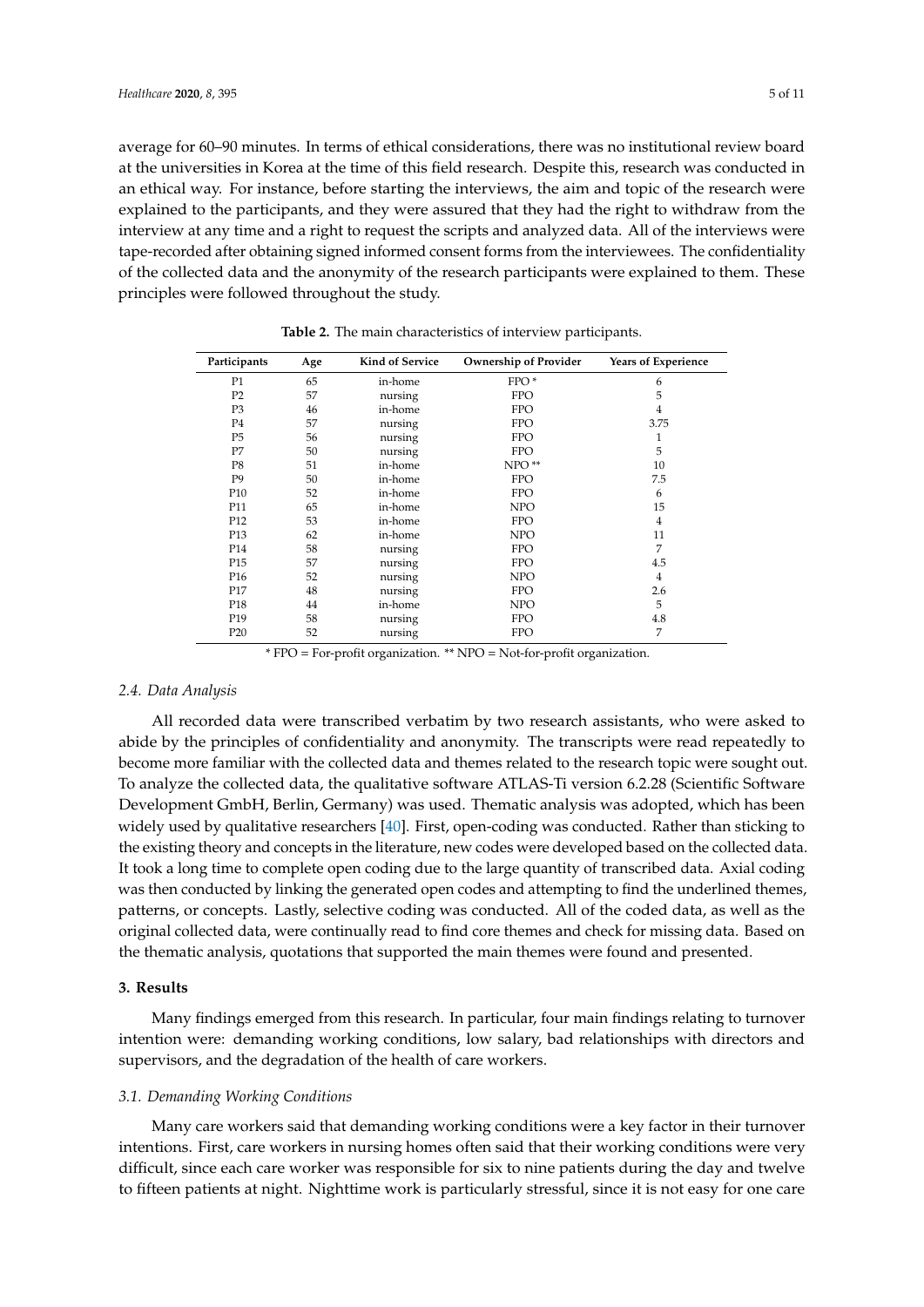worker to meet even the basic needs of so many older adults. Moreover, to reduce personnel costs, nursing home service providers have tended to use fewer care workers. One care worker said:

*"[At our nursing home] Two care workers look after 24 elderly clients. It's hard to work. I am so busy with work. I have no time even to write [a] daily record* . . . *Many care workers resigned [from] their jobs because the work of changing diapers was squeamish for them* . . . *"* (P7)

Second, it was reported that many care workers in nursing homes had to work long hours, such as a double shift or working every other day. These long working hours are prevalent, often violating the Labor Act Standards in Korea [\[31,](#page-10-1)[43\]](#page-10-13). In small nursing homes (less than 10 elderly clients), 44.1% of care workers worked every other day, and 49.2% of care workers in nursing homes (with more than nine elderly clients) worked double shifts [\[10\]](#page-9-4).

Third, some new care workers have enormous difficulties in adjusting to the demanding tasks involved in this sort of work, such as changing elderly patients' diapers and administering suppositories and enemas. Moreover, new care workers have difficulties in treating clients with complicated conditions, such as elderly clients with dementia who often refuse to have their diapers changed even when the diapers smell bad, and might have other behavioral and psychological symptoms that are part of their dementia.

Finally, some home care workers reported that some older people or their family caregivers did not have a clear concept of care workers and what their role was, and mistook them for housemaids, expecting them to do all of the household chores. In other words, the working boundary of care is not limited to services such as bathing and meal assistance for elderly clients; instead, it includes cleaning homes and doing laundry. It was also reported that most supervisors of care workers did not intervene between care workers and users to tackle this issue.

## *3.2. Low Salary*

Many care workers claimed that they were underpaid considering the difficulty of their jobs. They were in poor financial shape, and for this reason, they had entered the LTC field. However, care workers in nursing homes complained that although they worked long hours under demanding conditions, their salary was still too low.

*"The purpose of my job is to make a living. I divorced and am bad[ly] o*ff . . . *Yesterday, I looked after eight elderly clients and gave them bath[s]* . . . *I am exhausted and my body became swollen* . . . *But the salary payment is too low* . . . *I receive 1200 dollars per month [1 dollar* = *roughly 1000 Won] ... How can I live on this salary? I can't educate my kids with this amount* . . . *It would be better to do work which can make 2000 dollars rather than this care work, 1200 dollars* . . . *So, young people don't choose to do this care work."* (P15)

Because of low wages and differences in wages offered by service providers, some care workers said that they tried to move to better-paying service organizations or jobs. Given this financial motivation, some mentioned that even a slight increase in hourly payment was a reason to move to other LTCI service providers or roles. Although there were variations in salary between local areas in Korea, the monthly salary of care workers in domiciliary services and in nursing homes was on average US \$949.47 (hourly US \$7.28) and US \$1403.81 (hourly US \$8.83) in 2015, respectively [\[31\]](#page-10-1). Low salaries are closely associated with the price of LTCI services. The price is set annually by the long-term care committee, comprising government officials, service providers, civic organizations, and scholars. However, it has been emphasized that the price of services is still too low to pay an adequate salary to their care workers [\[10\]](#page-9-4), even though the price has gradually increased.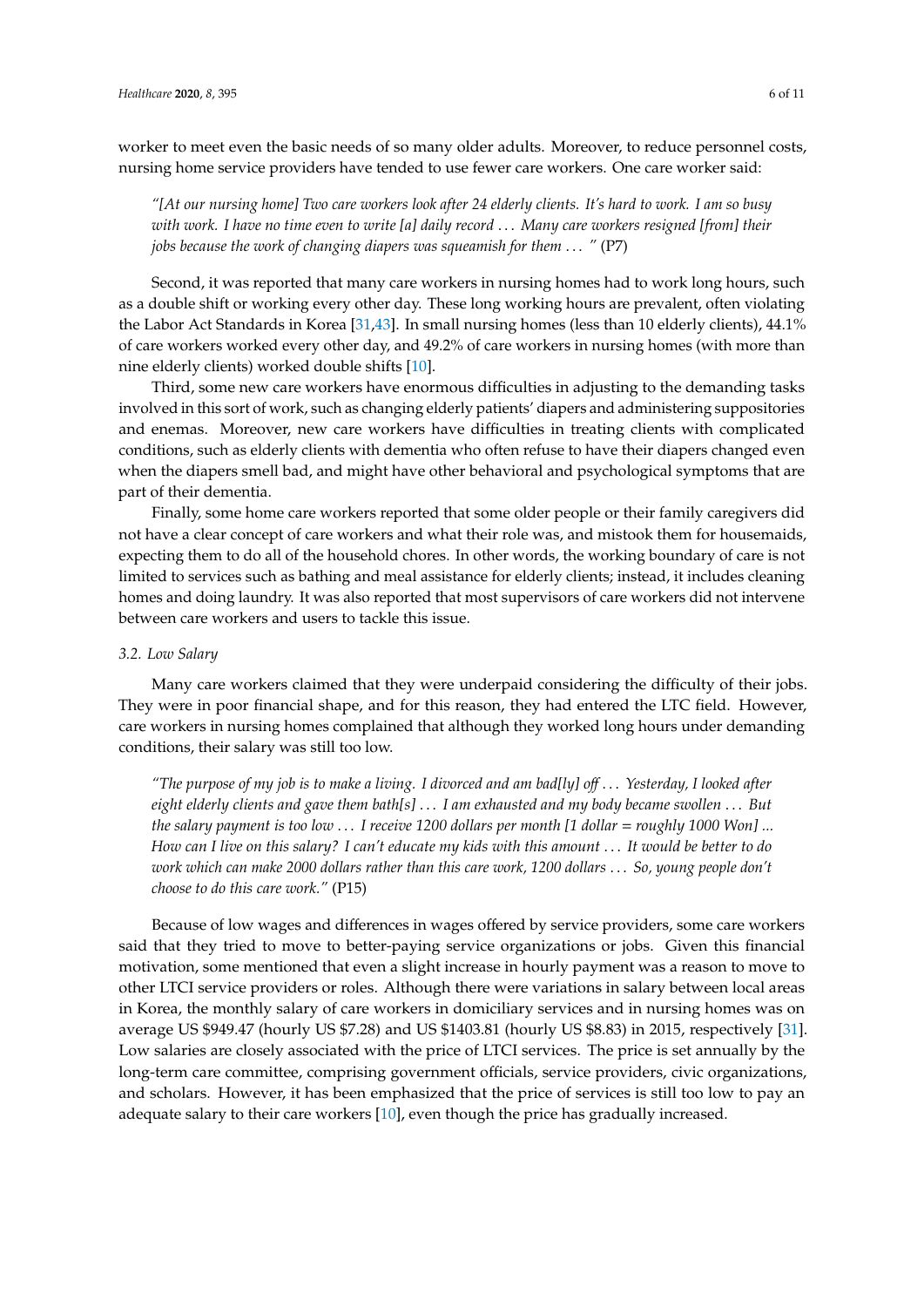#### *3.3. Bad Relationships with Directors and Supervisors*

A surprising finding was that more than half of the sample reported that a bad relationship with their directors was a significant factor in moving to other organizations or leaving their jobs. Some directors looked down on their care workers and failed to consider their working situations.

*"Our directors have the mind that we had the relationship between subordinates and superiors* . . . *When I bathe the elderly clients, I am very busy and it's a hard job for me. But, the director said to me, "Do this! Do that one!" I have only one body. How can I do this and that one together? Rather, he needs to support me. Then, I got upset and frustrated* . . . *He tells us, "Just follow my instruction. If not, write an apology and explanation!" So, care workers resign their jobs. Although we keep working here, he tells us "You leave here! I dislike you because of this and that."* (P14)

Such inappropriate behavior on the part of directors appears to be prevalent, even though service providers have enormous difficulties in recruiting new care workers. Direct care workers believed that some directors appeared to regard care workers as means to maximize their profits rather than colleagues to be valued and supported to provide quality services for older adults.

In addition, some home care workers reported that they also had poor relationships with their supervisors, such as social workers and nurses, due to unfair administrative burdens. Supervisors allocate cases and working schedules, and these issues are a source of conflict. In particular, it was found that case allocation is a very sensitive issue for home care workers, since it is directly related to their workload and hours. Home care workers receive salary based on their working hours rather than fixed salaries in Korea; therefore, case allocation is directly linked to their income. From the perspectives of care workers, unfair case allocation or working schedules created severe conflict between them and their supervisors, which leads to turnover among care workers.

*"The relationship with [a] supervisor is important. When I am in charge of two cases, if one case is gone, I have only one case [to be] in charge of. The reason why we are working here is to make money and so one case is not enough to do so* . . . *When the care worker has a bad relationship with the supervisor, the care worker has to wait longer since other care worker[s] can receive the new case earlier than I* . . . *"* (P18)

Overall, the findings of this study suggest that some Korean care workers are under-appreciated and under-valued by their directors, and that administrative workers are not fairly treated by their supervisors. Some care workers had poor working relationships with their directors or supervisors and did not have a sense of belonging to the organization [\[27\]](#page-9-19), which prompted their intention to leave or move.

#### *3.4. Deterioration of Care Workers' Health*

A final reason for turnover is the deterioration of care workers' health. Many interviewees reported that the tasks care workers have to perform often lead to musculoskeletal diseases, making them unable to work. Many care workers reported that excessive or demanding body care services, such as bathing, moving heavy male patients and changing positions was difficult for them. One said:

*"It's inevitable for me to leave this job* . . . *The government seems to leave the situation of turnover as it is* . . . *Since we are looking after the frail elderly patients, not healthy people, our energy is getting drained. My body and spirit are exhausted. It is obviously physically challenging* . . . *It's really nonsense to carry on my job here receiving the small salary."* (P9)

As presented in Table [2,](#page-4-0) care workers in the study worked between 1 and 11 years, with most caregivers working for over 5 years. Long years of continuous care work appear to damage the overall health and well-being of care workers. Moreover, care workers in the LTC sector are more likely to experience physical injuries, back pain, and exhaustion compared to other service sectors, and they are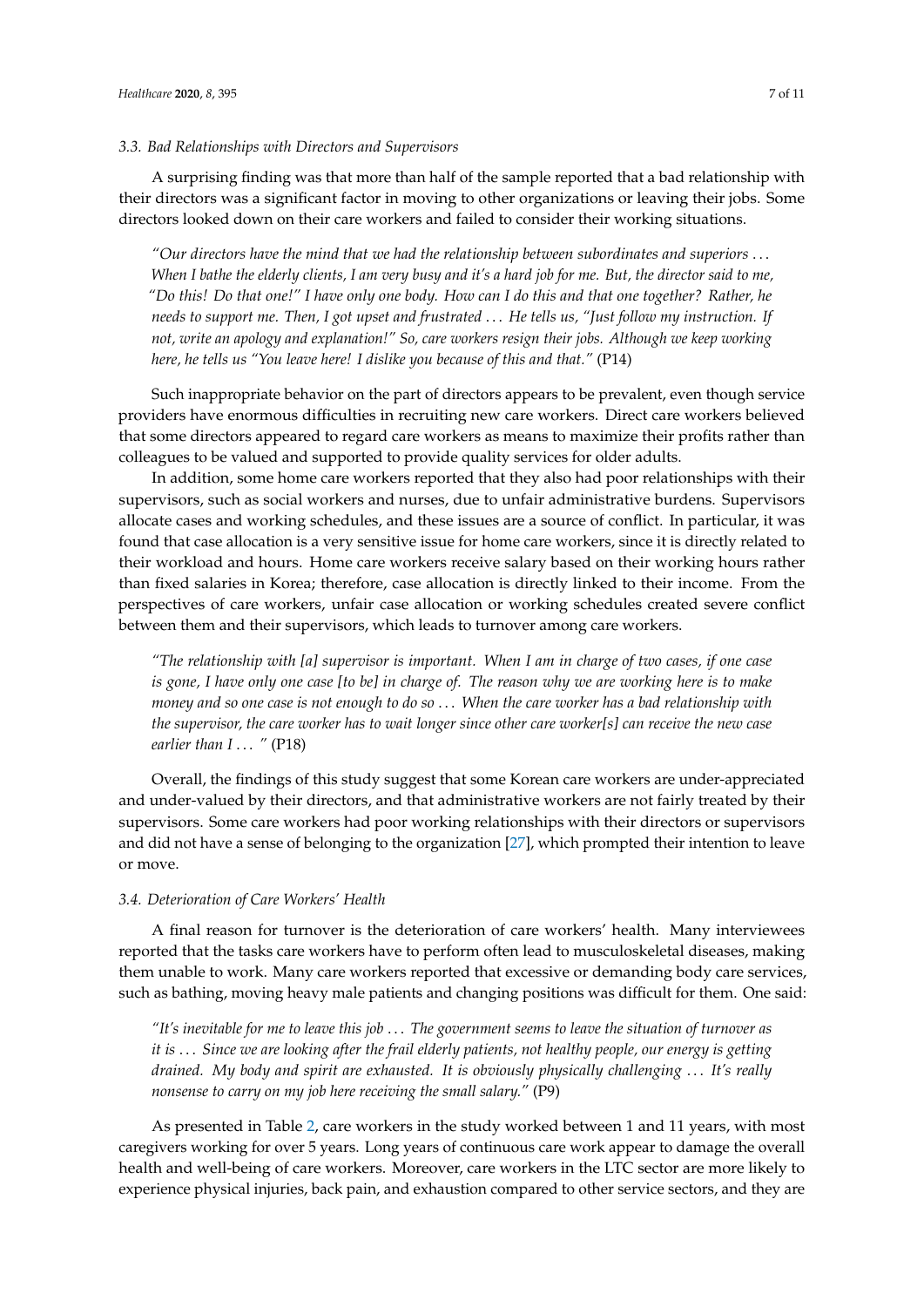more likely to be exposed to violence and threats while receiving limited support from directors or supervisors [\[44\]](#page-10-14).

Given that the average age of care workers in the study was 54 years, caring for older people was unlikely to be easy for them. Moreover, the challenging situations that Korean care workers face of poor working conditions found in this research also negatively affects the health of care workers, which leads to turnover.

## **4. Discussion**

The study conducted semi-structured interviews with 19 care workers in the Korean LTCI and found several reasons for turnover intention of care workers. Since this is small-scale qualitative research, we need to be careful not to generalize the findings of the research, which were, firstly, that care workers face a number of demanding working conditions such as heavy caseloads, long working hours, demanding physical work, and inappropriate requests. In particular, care workers in nursing homes are more likely to find their working conditions very challenging, since each care worker has to care for twelve to fifteen elderly clients at night and has to work long hours, such as double shifts. This finding is consistent with previous studies, which have shown that around half of care workers in nursing homes worked double shifts in 2012 [\[10\]](#page-9-4), 72.4% of them worked 40–45 hours per week, and 21.3% of them worked over 45 hours per week in 2015 [\[31\]](#page-10-1). Moreover, some new care workers had enormous difficulties in adjusting to demanding care work and treating elderly clients with complex needs, such as those with severe dementia.

Secondly, in terms of the low salary of care workers, this finding is consistent with previous literature [\[10,](#page-9-4)[11\]](#page-9-2). The interviewees reported that they became care workers for financial reasons; however, since their salary was too low and the work demanding, they tended to move to better-paying organizations. Care workers are sensitive to financial issues, since a previous study [\[43\]](#page-10-13) reported that about half of care workers sampled in Seoul were main breadwinners. However, since the LTCI system was initially designed and operated in a conservative way under the principle of cost containments [\[5\]](#page-8-3), Korean governments have endeavored to tightly control LTCI budgets by setting a low price for LTCI services. Therefore, fundamentally, it is difficult to pay care workers adequately. Service providers and care workers have asked the government for an increase in pay every year. However, since the prices of services are closely associated with the financing and sustainability of the LTCI system, governments have very carefully and slowly increased the prices of LTCI. Given the financial needs and motivation of care workers, an increased salary is one of the best ways to reduce turnover [\[44\]](#page-10-14). Accordingly, the government started to provide additional payments (maximum US \$100 per month) to care workers who work more than 40 hours per week in 2013. Although this might help some care workers who meet the criteria, the overall salary of care workers is still low.

Thirdly, this study found that bad relationships between care workers and their directors or supervisors are a major reason for turnover intentions. Surprisingly, some directors gave orders unilaterally, without considering their working situations; some directors even openly detested care workers. Similarly, some care workers reported that their supervisors completed administrative works, such as case allocation and working schedule, unfairly, which became a source of conflict and led to turnover of care workers. Care workers believed that some service providers view care workers as means to maximize their profit. This is also related to the low social status of care workers in Korea [\[31\]](#page-10-1). However, it should be noted that the frequent changes of staff among care workers negatively affects the profits of service providers as a result of costs associated with recruiting and training new staff [\[2,](#page-8-4)[12\]](#page-9-5).

Finally, regarding the degradation of care workers' health, some of the sample suffered from musculoskeletal problems as a direct result of long years of providing demanding services, such as excessive body care for elderly clients. Since health is the outcome of a number of social and economic factors, other factors of turnover intention of care workers already mentioned in this research might affect care workers' health negatively. Moreover, given the fact that those aged 50 or above made up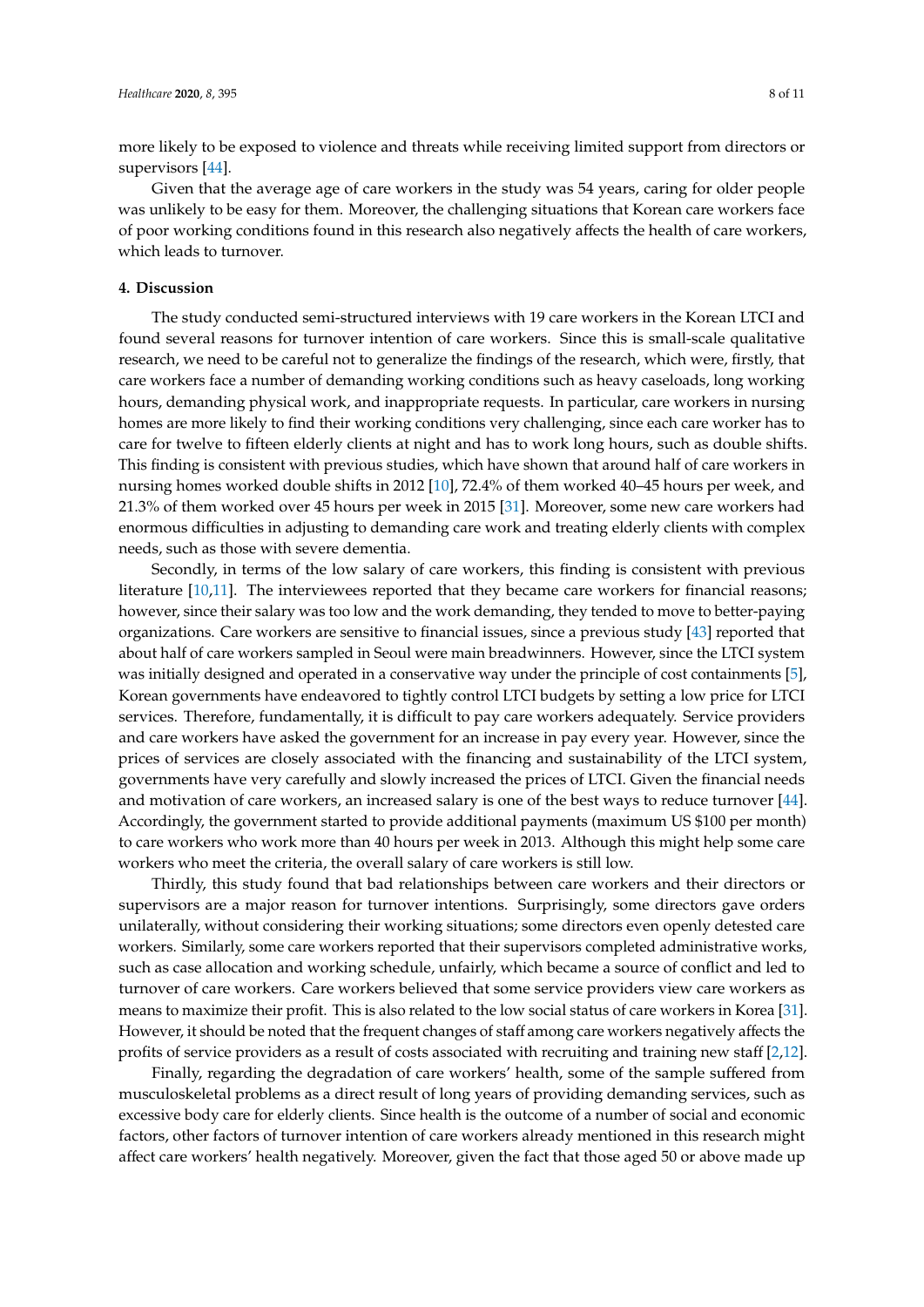more than 80 percent of the care workers in Korea as noted [\[31\]](#page-10-1), they would be vulnerable to a decline of health as a result of long years of care and demanding working conditions.

#### **5. Conclusions**

The findings of this research appear to suggest that the turnover of care workers is related to a number of policies and practices under the Korean LTCI system. Although the data was gathered in 2013 and a number of new supporting policies for care workers, such as supplementary pay, have been implemented since then, the structural challenges of care workers have remained.

Most of all, the government should scrutinize care workers' working practices. In particular, since long working hours often violate the Labor Act Standards, such inappropriate practices should be explored in depth, and appropriate practices that keep the law and consider the situations of care workers should be implemented. Moreover, the training system should be revised because 240 hours of training time to become a certified care worker is too little. As Kim et al. (2020) [\[42\]](#page-10-12) shows, an increase in training hours can offer an opportunity to improve the overall capacity of care workers. In particular, by providing training on how to form appropriate relationships with service users, colleagues, and supervisors, the turnover rate of care workers as a result of bad relationships with their supervisors would decrease.

Secondly, since the government sets low prices for LTCI services, the salary of care workers is fundamentally restricted. Therefore, the prices need to be increased to the level at which the salary of care workers is equivalent to other similar types of occupations, such as medical assistants. However, the sustainability of LTCI financing should also be considered, including raising the cost of insurance and tax [\[45\]](#page-10-15). Thirdly, the inappropriate behavior of service directors and supervisors needs to be changed through training when the service directors and supervisors open their organizations or start to work, such that they treat care workers as valuable and respected colleagues. Finally, occupational health and safety insurance needs to cover care workers who have suffered from musculoskeletal conditions. Currently, insurance considers such issues to be a symptom of ageing rather than a consequence of care work, and thus the insurance does not cover it [\[30\]](#page-10-0).

In terms of the limitations of the study, this research was very small-scale and explored only the perspectives of care workers; therefore, diverse perspectives of stakeholders, such as directors and supervisors, should be explored in future large-scale studies. We suggest that larger-scale, mixed research should be carried out, exploring the issues of turnover of care workers in terms of health, relationships, payments, and rewards.

**Author Contributions:** Data curation, writing—original draft, Y.C.; writing—review and editing, supervision, Y.-Y.K. All authors have read and agreed to the published version of the manuscript.

**Funding:** This work was supported by Incheon National University Research Grant in 2016.

**Conflicts of Interest:** The authors declare no conflict of interest.

## **References**

- <span id="page-8-0"></span>1. Bowers, B.J.; Esmond, S.; Jacobson, N. Turnover reinterpreted: CNAs talk about why they leave. *J. Gerontol. Nurs.* **2003**, *29*, 36–43. [\[CrossRef\]](http://dx.doi.org/10.3928/0098-9134-20030301-09) [\[PubMed\]](http://www.ncbi.nlm.nih.gov/pubmed/12683306)
- <span id="page-8-4"></span>2. Chou, R.J. Resident-Centered Job Satisfaction and Turnover Intent among Direct Care Workers in Assisted Living: A Mixed-Methods Study. *Res. Aging* **2012**, *34*, 337–364. [\[CrossRef\]](http://dx.doi.org/10.1177/0164027511428456)
- <span id="page-8-1"></span>3. Hussein, S.; Ismail, M.; Manthorpe, J. Changes in turnover and vacancy rates of care workers in England from 2008 to 2010: Panel analysis of national workforce data. *Health Soc. Care Community* **2016**, *24*, 547–556. [\[CrossRef\]](http://dx.doi.org/10.1111/hsc.12214) [\[PubMed\]](http://www.ncbi.nlm.nih.gov/pubmed/25736156)
- <span id="page-8-2"></span>4. Christensen, K.; Pilling, D. *The Routledge Handbook of Social Care Work around the World*; Routledge: London, UK, 2018.
- <span id="page-8-3"></span>5. Chon, Y. The Expansion of the Korean Welfare State and Its Results—Focusing on Long-term Care Insurance for the Elderly. *Soc. Policy Adm.* **2014**, *48*, 704–720. [\[CrossRef\]](http://dx.doi.org/10.1111/spol.12092)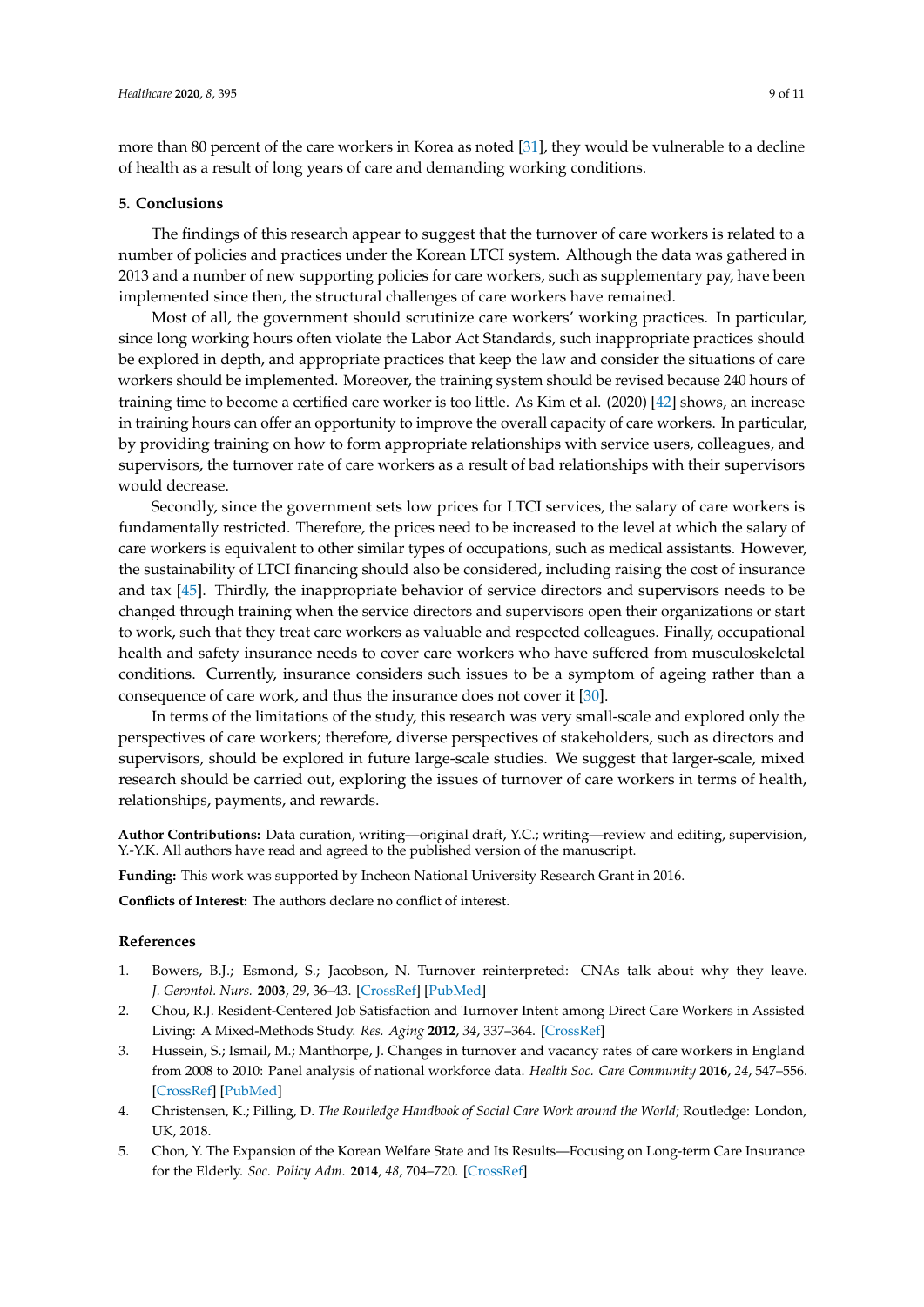- 6. Peng, I. Social and political economy of care in Japan and South Korea. *Int. J. Sociol. Soc. Policy* **2012**, *32*, 636–649. [\[CrossRef\]](http://dx.doi.org/10.1108/01443331211280683)
- <span id="page-9-0"></span>7. Chon, Y. Challenges of care work under the new long-term care insurance for elderly people in South Korea. In *The Routledge Handbook of Social Care Work around the World*; Routledge: London, UK, 2017; pp. 218–227.
- <span id="page-9-1"></span>8. An Evaluation on Employment Effect of Long-Term Care Insurance for the Elderly. Korea Employment Information Service: Seoul, Korea. 2012. Available online: https://bit.ly/[3iCKaZ6](https://bit.ly/3iCKaZ6) (accessed on 6 July 2017).
- <span id="page-9-3"></span>9. A Study on Improvement Measures for Sexual Harassment and Sexual Violence of Nursing Care Workers. Ministry of Health and Welfare & Han Yang University. 2014. Available online: https://bit.ly/[2FhTrHL](https://bit.ly/2FhTrHL) (accessed on 2 July 2017).
- <span id="page-9-4"></span>10. A Study on the Stabilization of Care Workers Supply. Korean Long-Term Care Research. 2013. Available online: https://bit.ly/[3nBAVLN](https://bit.ly/3nBAVLN) (accessed on 6 July 2017).
- <span id="page-9-2"></span>11. Konetzka, R.T.; Stearns, S.C.; Konrad, T.R.; Magaziner, J.; Zimmerman, S. Personal care aide turnover in residential care settings: An assessment of ownership, economic, and environmental factors. *J. Appl. Gerontol.* **2005**, *24*, 87–107. [\[CrossRef\]](http://dx.doi.org/10.1177/0733464804270854)
- <span id="page-9-5"></span>12. Bluedorn, A.C. A taxonomy of turnover. *Acad. Manag. Rev* **1978**, *3*, 647–651. [\[CrossRef\]](http://dx.doi.org/10.2307/257553)
- <span id="page-9-6"></span>13. Tett, R.P.; Meyer, J.P. Job satisfaction, organizational commitment, turnover intention, and turnover: Path analyses based on meta-analytic findings. *Pers. Psychol.* **1993**, *46*, 259–293. [\[CrossRef\]](http://dx.doi.org/10.1111/j.1744-6570.1993.tb00874.x)
- <span id="page-9-8"></span>14. Vandenberg, R.J.; Barnes, J.B. Disaggregating the Motives Underlying Turnover Intentions: When Do Intentions Predict Turnover Behavior? *Hum. Relat.* **1999**, *52*, 1313–1336. [\[CrossRef\]](http://dx.doi.org/10.1177/001872679905201005)
- <span id="page-9-7"></span>15. Kim, M. A comparative study on the effect of turnover care service personnel. *J. Crit. Soc Policy* **2015**, *46*, 48–84.
- <span id="page-9-9"></span>16. Banaszak-Holl, J.; Hines, M.A. Factors Associated with Nursing Home Staff Turnover. *Gerontologist* **1996**, *36*, 512–517. [\[CrossRef\]](http://dx.doi.org/10.1093/geront/36.4.512)
- <span id="page-9-10"></span>17. Close, L.; Estes, C.E. A political economy perspective on frontline workers in long-term care. *Generations* **1994**, *18*, 23–27.
- <span id="page-9-15"></span>18. Dill, J.S.; Cagle, J. Caregiving in a Patient's Place of Residence. *Aging Health* **2010**, *22*, 713–733. [\[CrossRef\]](http://dx.doi.org/10.1177/0898264310373390) [\[PubMed\]](http://www.ncbi.nlm.nih.gov/pubmed/20584968)
- <span id="page-9-11"></span>19. Mountford, H. Got a lot o'livin'to do: Opportunities for older workers in the global financial crisis. *Aust. Bull. Lab.* **2010**, *36*, 238–259.
- <span id="page-9-12"></span>20. O'Loughlin, K.; Humpel, N.; Kendig, H. Impact of the global financial crisis on employed Australian baby boomers: A national survey. *Australas. J. Ageing* **2010**, *29*, 88–91. [\[CrossRef\]](http://dx.doi.org/10.1111/j.1741-6612.2010.00425.x) [\[PubMed\]](http://www.ncbi.nlm.nih.gov/pubmed/20553540)
- <span id="page-9-13"></span>21. Mittal, V.; Rosen, J.; Leana, C.R. A Dual-Driver Model of Retention and Turnover in the Direct Care Workforce. *Gerontologist* **2009**, *49*, 623–634. [\[CrossRef\]](http://dx.doi.org/10.1093/geront/gnp054) [\[PubMed\]](http://www.ncbi.nlm.nih.gov/pubmed/19491356)
- <span id="page-9-14"></span>22. Castle, N.G.; Engberg, J. Organizational Characteristics Associated with Staff Turnover in Nursing Homes. *Gerontologist* **2006**, *46*, 62–73. [\[CrossRef\]](http://dx.doi.org/10.1093/geront/46.1.62)
- <span id="page-9-16"></span>23. Eisenberger, R.; Stinglhamber, F.; Vandenberghe, C.; Sucharski, I.L.; Rhoades, L. Perceived supervisor support: Contributions to perceived organizational support and employee retention. *J. Appl. Psychol.* **2002**, *87*, 565–573. [\[CrossRef\]](http://dx.doi.org/10.1037/0021-9010.87.3.565)
- <span id="page-9-17"></span>24. O'Donnell, J.; Hudson, C. Practitioner introduction healthcare reform: Government pronouncements or managers engaging staff? *Asia Pac. J. Hum. Resour.* **2011**, *49*, 138–142. [\[CrossRef\]](http://dx.doi.org/10.1177/1038411111401508)
- 25. Tuzun, I.K.; Kalemci, R.A. Organizational and supervisory support in relation to employee turnover intentions. *J. Manag. Psychol.* **2012**, *27*, 518–534. [\[CrossRef\]](http://dx.doi.org/10.1108/02683941211235418)
- <span id="page-9-18"></span>26. Radford, K.; Shacklock, K.; Bradley, G. Personal care workers in Australian aged care: Retention and turnover intentions. *J. Nurs. Manag.* **2015**, *23*, 557–566. [\[CrossRef\]](http://dx.doi.org/10.1111/jonm.12172)
- <span id="page-9-19"></span>27. Brennan, D.; Cass, B.; Himmelweit, S.; Szebehely, M. The marketisation of care: Rationales and consequences in Nordic and liberal care regimes. *J. Eur. Soc. Policy* **2012**, *22*, 377–391. [\[CrossRef\]](http://dx.doi.org/10.1177/0958928712449772)
- <span id="page-9-20"></span>28. NHIS Statistics for Long-Term Care Insurance in 2015. Seoul: National Health Insurance Service. 2016. Available online: https://www.nhis.or.kr/bbs7/boards/B0160/[19799?boardKey](https://www.nhis.or.kr/bbs7/boards/B0160/19799?boardKey=37&boardName=B0160)=37&boardName=B0160 (accessed on 4 August 2017).
- <span id="page-9-21"></span>29. A Study on the Second Basic Plan of the Long-Term Care. Sejong: KIHASA. 2018. Available online: https://bit.ly/[3hyzIAV](https://bit.ly/3hyzIAV) (accessed on 4 July 2017).